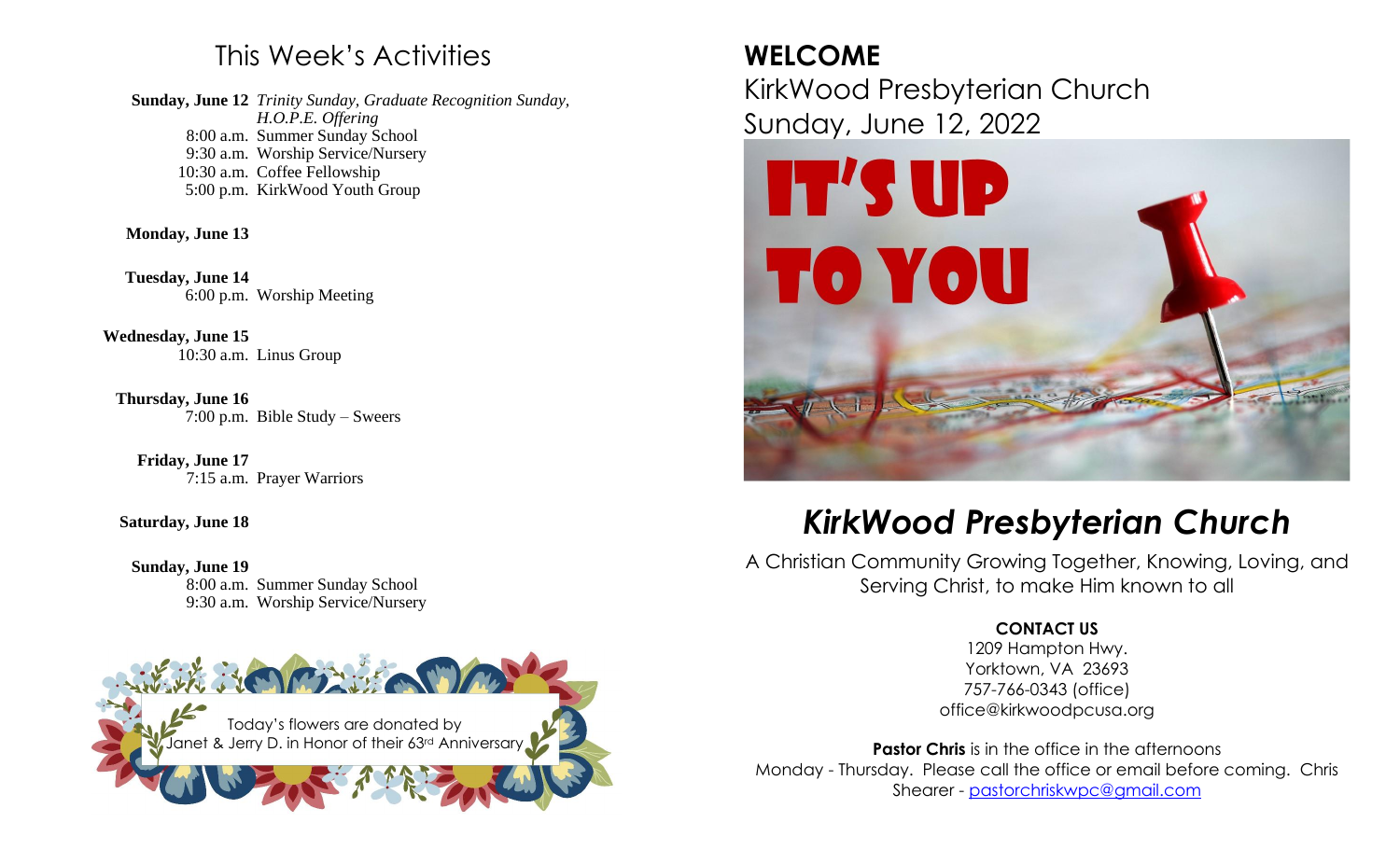

Welcome and Announcements

Affirmation of Faith - The Belhar Confession (1986), section 2

| <b>Opening Prayer</b>                                     |                                                                                             | Rich Egyud                  |  |
|-----------------------------------------------------------|---------------------------------------------------------------------------------------------|-----------------------------|--|
| Songs                                                     | "House of the Lord"<br>"No Matter What"                                                     | <b>Congregational Songs</b> |  |
| Praying for our Graduates                                 |                                                                                             | <b>Pastor Chris Shearer</b> |  |
| Video - Brass Spectacular                                 | "Just a Closer Walk with Thee"<br>arr. Gillis                                               | Ava Scott, Brass            |  |
| Children ages $3 - 2^{nd}$ grade dismissed for Glory Time |                                                                                             |                             |  |
| Sermon                                                    | It's Up to You (Week 1) -<br>How can we disagree as Christians,<br>and still stay together? | <b>Pastor Chris Shearer</b> |  |
| Hymn #442                                                 | "The Church's One Foundation"                                                               | Congregational Hymn         |  |
| The Sacrament of the Lord's Table                         |                                                                                             |                             |  |
| <b>Special Music</b>                                      | "To God Be the Glory"<br>arr. Mark Hayes                                                    | Olivia Hollowell            |  |
| <b>Benediction</b>                                        |                                                                                             | <b>Pastor Chris Shearer</b> |  |
| Song                                                      | "You Are My King (Amazing Love)"                                                            | <b>Congregational Song</b>  |  |

## This Week's Prayer Requests

| Don A.       | Gloria C.'s daughter, Amber  |  |
|--------------|------------------------------|--|
| Kenny B.     | Betty D.'s brother, Thomas   |  |
| Jerry D.     | Anne E's son, Gary           |  |
| Steve H.     | Toni F.'s brother, Jeff      |  |
| Dick L.      | Kathy F.'s mother, Mattie    |  |
| Christine L. | Jo Ann K.'s daughter, Teresa |  |
| Bob M.       | Kim R.'s mother, Marilyn     |  |
| Charlie R.   | Heather S.'s father, Jerry   |  |
| Nancy R.     | Skipp W.'s partner, Christi  |  |
| Ada W.       |                              |  |

Sympathy to Robin C. on the death of her mother, Carol



### **Prayer Requests and Special Needs**

- Fill out one of the blue prayer cards in the pews and place it in the offering plate, call/email the church office or type your prayer request in the online friendship pad and the request will be published in the Monday Memo email.
- Fill out an off-white card in the pews and put it on the Prayer Board in the hallway. Someone at KirkWood will take it and pray for you all week long. Feel free to take someone else's prayer card and pray it during the week too.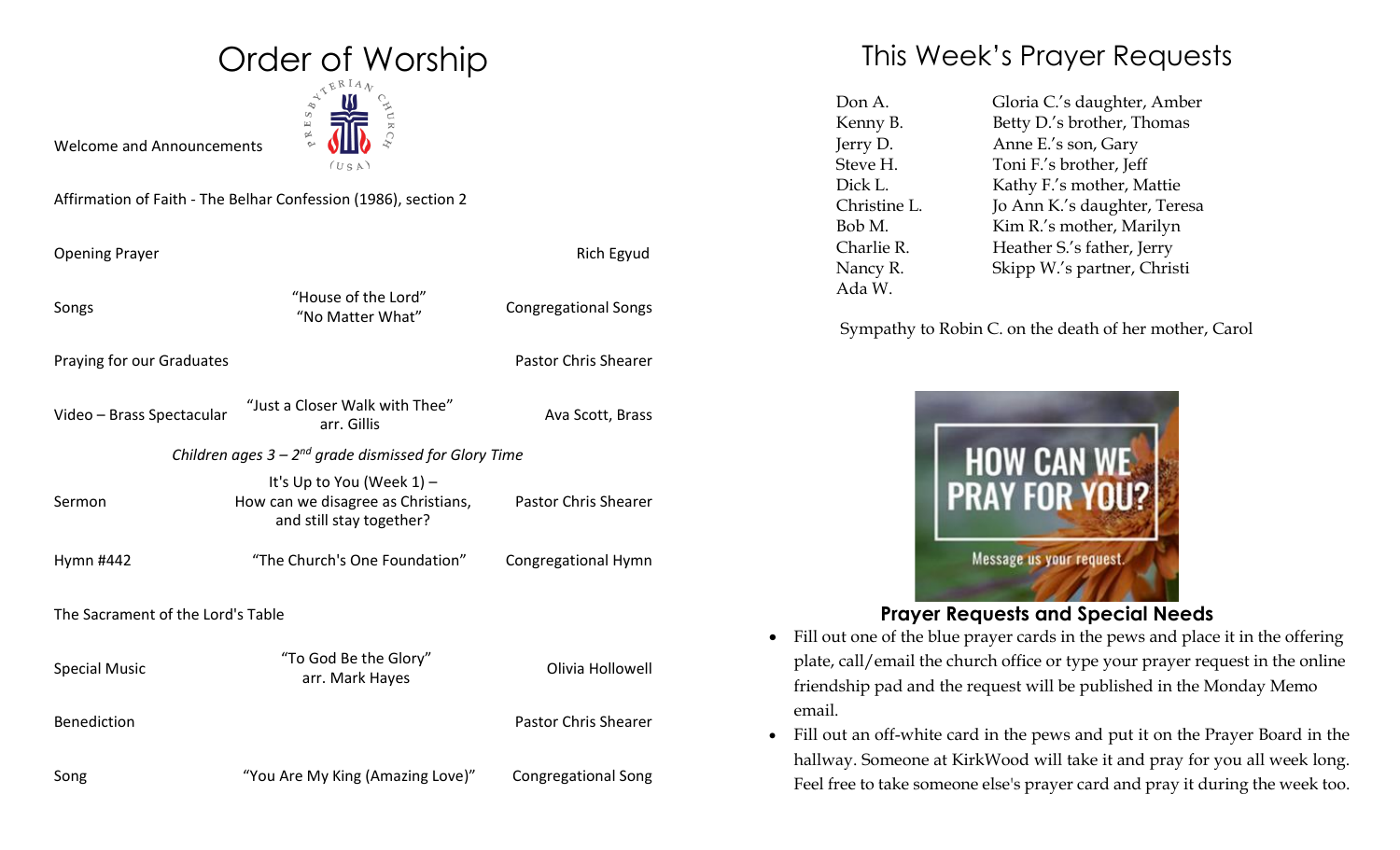**Offering Counter Needed** - We are seeking an offering counter who can help count about once a month (after worship on Sundays). If you are interested, please contact Regina Harris [\(regina.harris@rivhs.com\)](mailto:regina.harris@rivhs.com).



**Wheelchair ramp project** - We will be building a wheelchair ramp for a family in York County and need your help to build it. We will be working on Friday, June 24 (9:00 am-1:00 pm); Saturday, June 25 (8:30 am - 12:30 pm) and Monday, June 27 (4:00 pm-7:00 pm). Please contact Kirk Reno at 757-880-0012 or [h2orenos@gmail.com](mailto:h2orenos@gmail.com) to sign up to help. We have volunteers from the community joining us on this ramp so please make sure you sign up with days and times so that we have the right number of volunteers.

**Newsletter Editor** - We have an opening for an editor of the KirkWood Kronicle Newsletter. It is published 10-12 times a year during the last full week of the month.

- Must have a computer & email
- Microsoft Publisher experience desired but not necessary

Contact Tammie Organski [\(torganski@gmail.com\)](mailto:torganski@gmail.com) if you are interested.

### **Meals for Veterans**

We are in need of help with our Vet Meal Mission to support veterans who are transitioning from homelessness. We provide meals for 2 Vet homes (5 men in each home) every Monday and Thursday. (The meals can be homemade or purchased at a store/restaurant.) Contact Zora Parker (757-869-3784) or Gloria Griffin (757-719-0995) to help. [Click here to sign up online.](https://www.signupgenius.com/go/4090849a5a62ea0f58-meals)



# **OUR GRADUATES!**

**2022**



### **AVA SCOTT**

Ava graduated from Grafton High School. She also participated in the York County School of the Arts, Literary program all four years. She will attend University of Richmond in the fall.



### **EMILY FISHER**

Emily graduated VCU with a Bachelor of Science in Psychology. She's going to get a job over the summer and wait a year before applying to Graduate School to study Dance Therapy.



#### **BOB CRAIG**

On 14 May 2022, Bob graduated from Virginia Commonwealth University (VCU), School of Education (SOE), with a Ph.D. in Educational Research, Assessment, and Evaluation. Bob has accepted an adjunct professor position teaching VCU SOE doctoral students, starting the Spring 2023 semester.